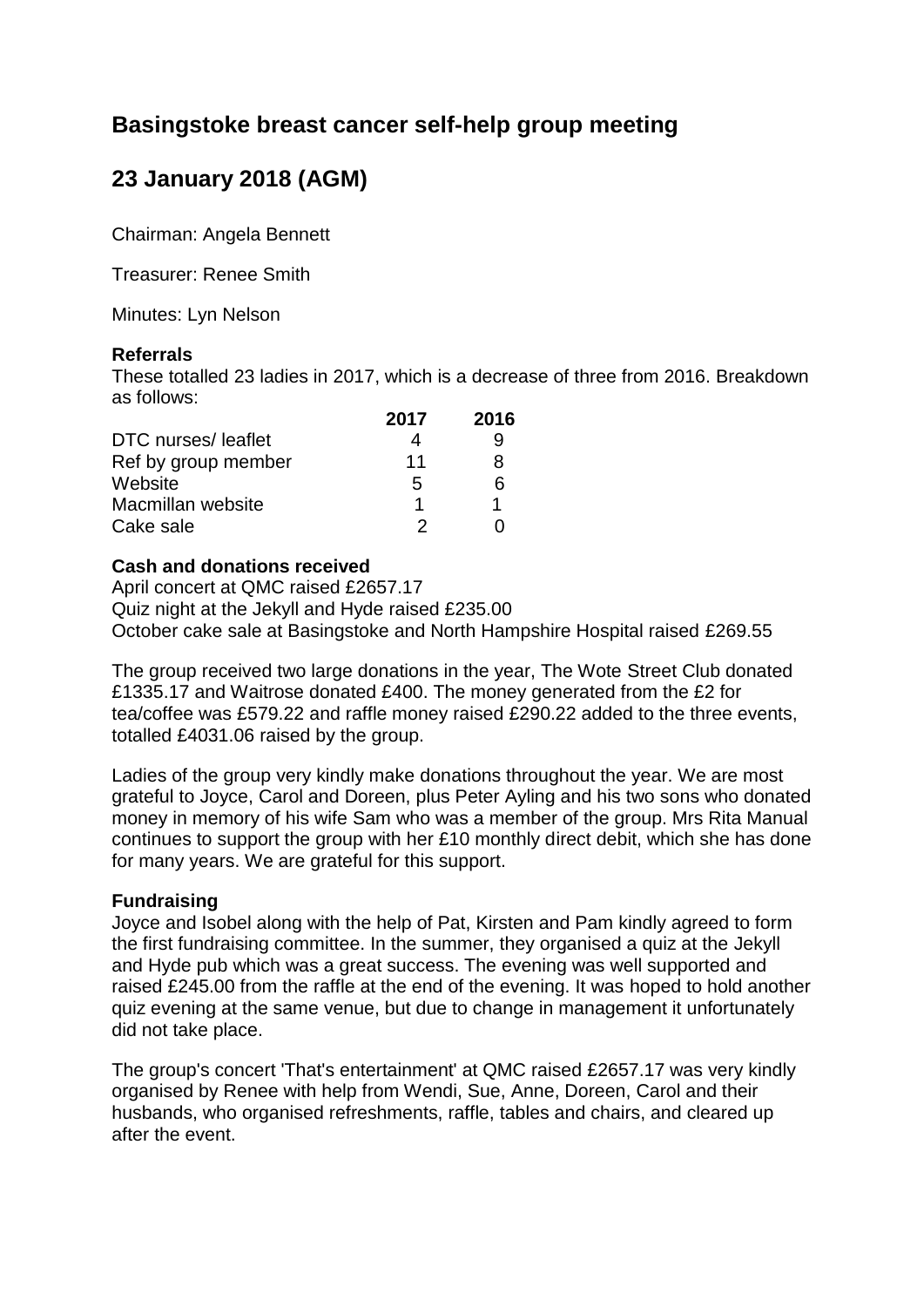## **Guest speakers**

Suzanne Light who spoke of the importance of looking after our skin and demonstrated the art of applying make-up.

Rachel Nelson spoke about Reiki and other relaxation techniques, as well as the properties of certain crystals.

Mr Kevin Harris, consultant surgeon.

Sandy Lyford, matron at the DTC, plus Lizzie and Alison who are breast care nurses along with Elizabeth Happle and her colleague Jackie.

Miss Anne Stebbing came in November. It was her last visit to our group as she has now retired from working full time at the hospital.

Thanks also to Doreen who brought along her handmade cards, wreaths, table centres, crocheted blankets and trinkets for us to purchase.

Anne McAllister who was going to give a talk and demonstration on sign language was unable to attend.

## **Website**

Due to personal circumstances, Linda was unable to continue looking after the group's website, a new lady to the group Julie kindly offered to do so, but with starting a new job and moving house, she was unable to continue. Paula Searle, the manager of the hospital's Health Information Point, kindly offered to take over the website and also set up a Facebook page for us. Paula also helps with the organisation of our annual cake sale. Many thanks to her.

# **Social events for 2017**

May: A visit to Dipley Mill with a private tour with Rose who owns the delightful gardens with cream teas available after. Angela was on holiday, so Doreen kindly stepped in to oversee the visit. Thank you Doreen.

June: Around 60 ladies with family and friends attended a quiz night at the Jekyll and Hyde organised by Joyce and Isobel with help from Pat, Kirsten and Pam. £235 was raised with the raffle.

July: 16 ladies visited the lavender fields near Alton for a tour and afterwards were served a cream tea. 40 ladies along with family enjoyed a trip on the Basingstoke Canal on the John Pinkerton. We had supper at the start of the cruise - fish and chips, and chicken and chips - delivered by Olivers fish and chip restaurant. This had kindly been organised by Renee.

August: There was not a group meeting in August, it was replaced by a skittles evening at the Basingstoke Conservative Club with a meal. Thank you Renee for organising the evening and congratulations Kirsten for winning the trophy.

December: The group's Christmas dinner was at the Conservative Club. The food was excellent. Joyce and Isobel organised a raffle with prizes donated by the group, thank you to them. Also once again, many thanks to Renee for organising the evening.